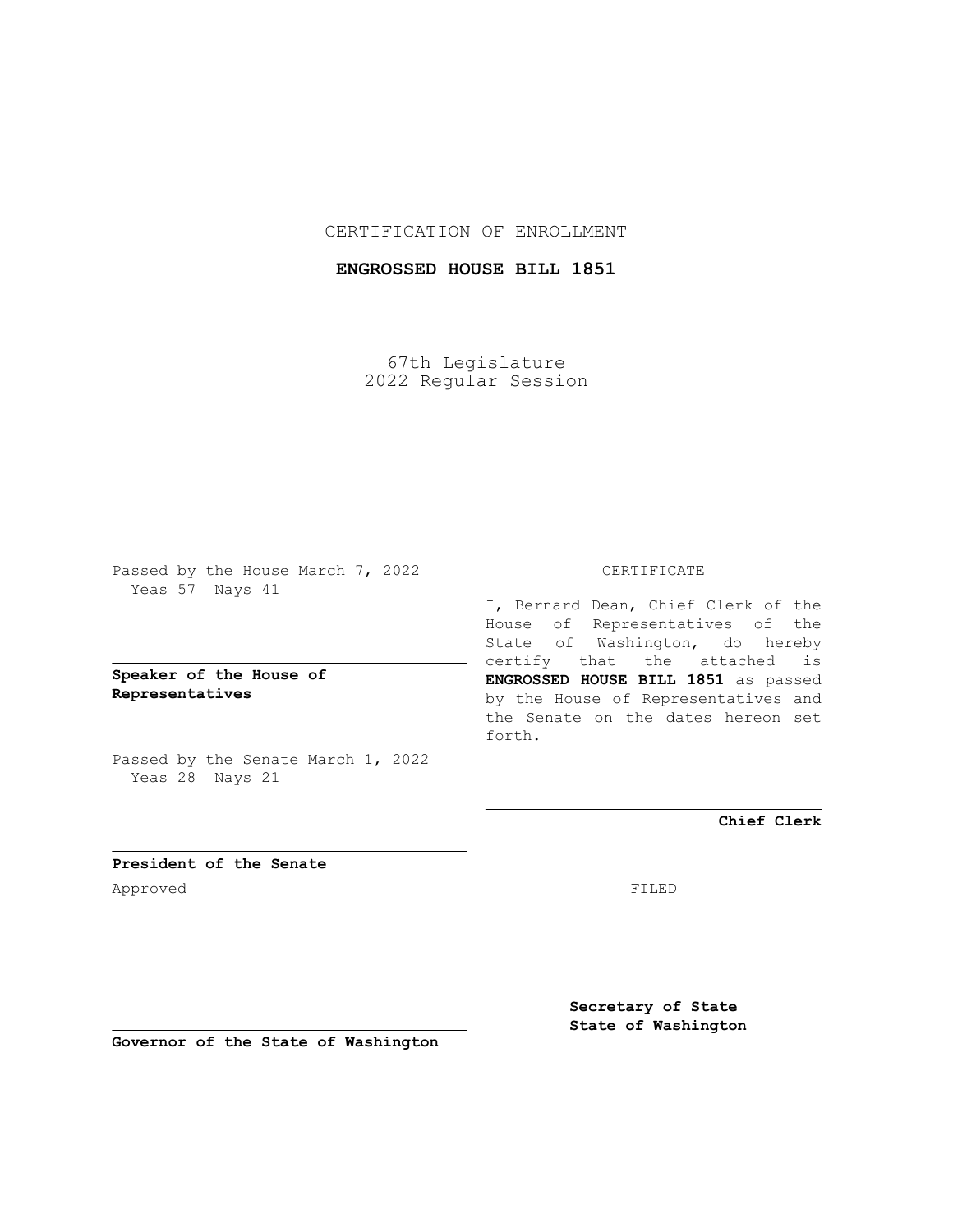### **ENGROSSED HOUSE BILL 1851**

AS AMENDED BY THE SENATE

Passed Legislature - 2022 Regular Session

# **State of Washington 67th Legislature 2022 Regular Session**

**By** Representatives Thai, Macri, Fitzgibbon, Bateman, Berry, Cody, Duerr, Peterson, Ramel, Santos, Senn, Simmons, Chopp, Slatter, Bergquist, Valdez, Pollet, Taylor, Ormsby, and Harris-Talley

Prefiled 01/07/22. Read first time 01/10/22. Referred to Committee on Health Care & Wellness.

 AN ACT Relating to preserving a pregnant individual's ability to access abortion care; amending RCW 9.02.100, 9.02.110, 9.02.130, 9.02.140, 9.02.160, 9.02.170, and 9.02.120; and creating a new section.4

5 BE IT ENACTED BY THE LEGISLATURE OF THE STATE OF WASHINGTON:

6 NEW SECTION. **Sec. 1.** The legislature affirms that:

 (1) It is the longstanding public policy of this state to promote access to affordable, high quality sexual and reproductive health care, including abortion care, without unnecessary burdens or restrictions on patients or providers. In 1970 Washington was one of the first states to decriminalize abortion before Roe v. Wade; and in 1991 the people of Washington passed Initiative Measure 120, the reproductive privacy act, further protecting access to abortion 14 services;

15 (2) It has been 30 years since the passage of the reproductive 16 privacy act. It is time that we modernize and update the language to 17 reflect current medical practice;

 (3) In 2004 and 2019, respectively, Washington attorneys general Christine Gregoire and Robert W. Ferguson issued opinions clarifying that Washington state law allows certain qualified advanced practice clinicians to provide early in-clinic and medication abortion care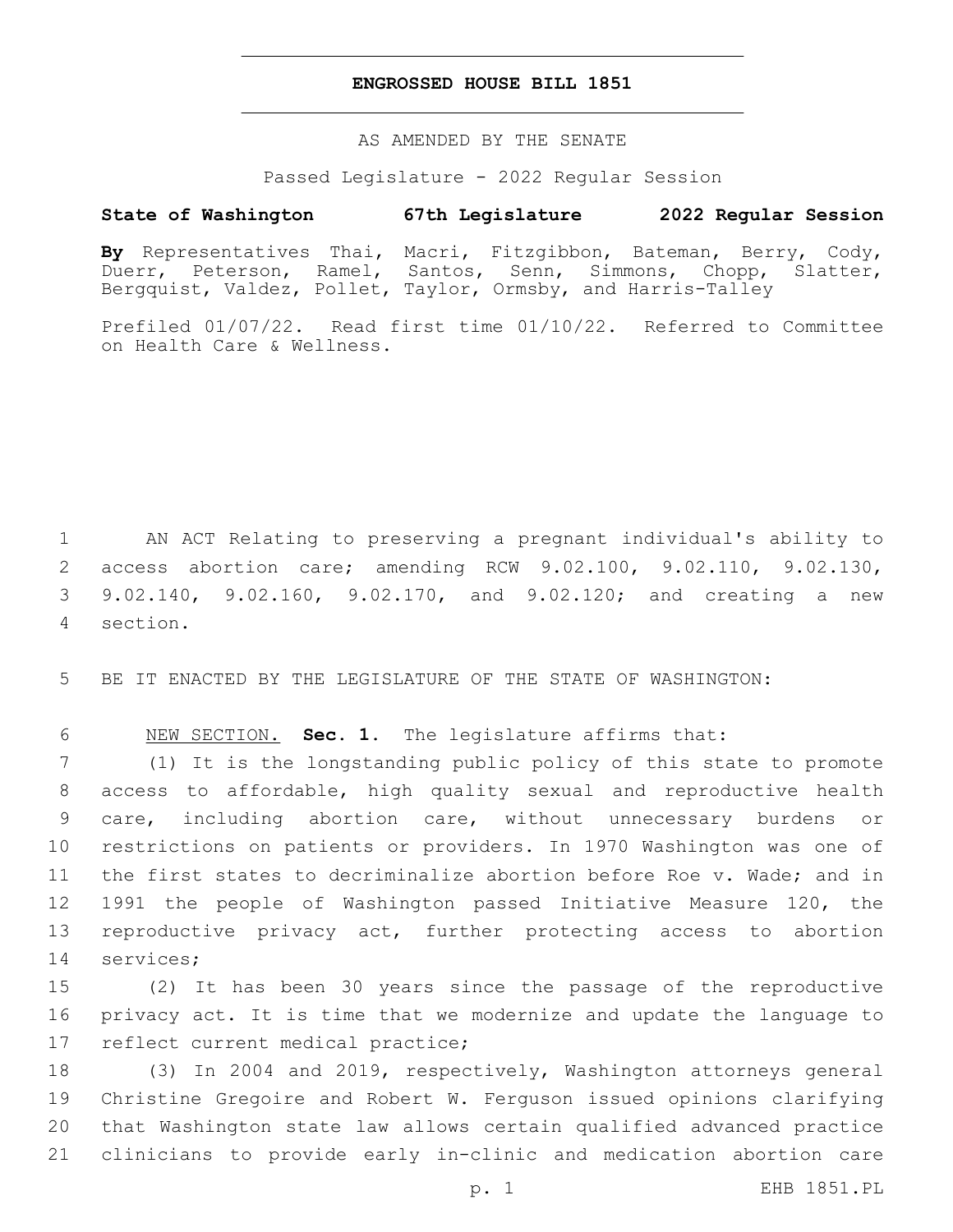and recommended that Washington statutes be updated to provide 2 further clarity;

 (4) Although the abortion rights movement has historically centered on women in our advocacy, that must no longer be the case and it is critical that we recognize that transgender, nonbinary, and gender expansive people also get pregnant and require abortion care. Washington's law should reflect the most inclusive understanding of who needs abortions and be updated with gender neutral language. All people deserve access to qualified providers in their community who can provide whatever method of abortion care works for them and no individual who chooses to manage their own abortion should fear 12 arrest or prosecution because of their pregnancy decision or outcome; 13 and

 (5) All people deserve to make their own decisions about their pregnancies, including deciding to end a pregnancy. It is the public policy of the state of Washington to continue to protect and advance equal rights to access abortion care that meets each individual's needs, regardless of gender or gender identity, race, ethnicity, 19 income level, or place of residence.

 **Sec. 2.** RCW 9.02.100 and 1992 c 1 s 1 are each amended to read as follows:21

 The sovereign people hereby declare that every individual possesses a fundamental right of privacy with respect to personal 24 reproductive decisions.

 Accordingly, it is the public policy of the state of Washington 26 that:

 (1) Every individual has the fundamental right to choose or 28 refuse birth control;

29 (2) Every ((woman)) pregnant individual has the fundamental right to choose or refuse to have an abortion, except as specifically limited by RCW 9.02.100 through 9.02.170 and 9.02.900 through 9.02.902;32

 (3) Except as specifically permitted by RCW 9.02.100 through 9.02.170 and 9.02.900 through 9.02.902, the state shall not deny or 35 interfere with a ((woman's)) pregnant individual's fundamental right 36 to choose or refuse to have an abortion; and

 (4) The state shall not discriminate against the exercise of these rights in the regulation or provision of benefits, facilities, 39 services, or information.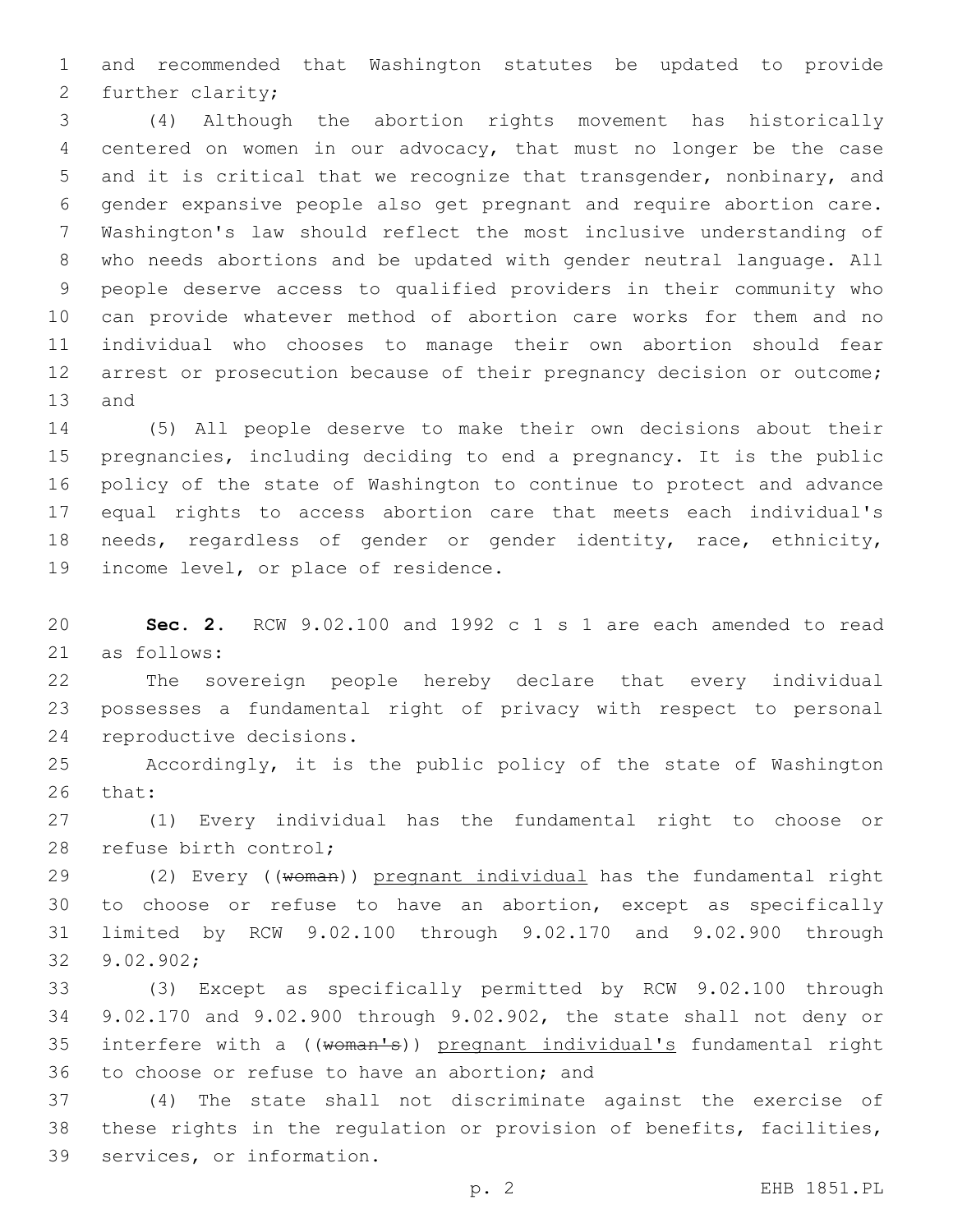1 **Sec. 3.** RCW 9.02.110 and 1992 c 1 s 2 are each amended to read 2 as follows:

3 The state may not deny or interfere with a ((woman's)) pregnant 4 individual's right to choose to have an abortion prior to viability 5 of the fetus, or to protect ((her)) the pregnant individual's life or health.6

 A physician, physician assistant, advanced registered nurse practitioner, or other health care provider acting within the provider's scope of practice may terminate and a health care provider may assist a physician, physician assistant, advanced registered 11 nurse practitioner, or other health care provider acting within the provider's scope of practice in terminating a pregnancy as permitted 13 by this section.

14 **Sec. 4.** RCW 9.02.130 and 1992 c 1 s 4 are each amended to read 15 as follows:

16 The good faith judgment of a physician, physician assistant, 17 advanced registered nurse practitioner, or other health care provider 18 acting within the provider's scope of practice as to viability of the 19 fetus or as to the risk to life or health of a ((woman)) pregnant 20 individual and the good faith judgment of a health care provider as 21 to the duration of pregnancy shall be a defense in any proceeding in 22 which a violation of this chapter is an issue.

23 **Sec. 5.** RCW 9.02.140 and 1992 c 1 s 5 are each amended to read as follows:24

25 Any regulation promulgated by the state relating to abortion  $26$  shall be valid only if:

27 (1) The regulation is medically necessary to protect the life or 28 health of the ((woman)) pregnant individual who is terminating 29  $((\text{her})\,)$  the pregnancy,

30 (2) The regulation is consistent with established medical 31 practice, and

32 (3) Of the available alternatives, the regulation imposes the 33 least restrictions on the ((woman's)) pregnant individual's right to 34 have an abortion as defined by RCW 9.02.100 through 9.02.170 and 35 9.02.900 through 9.02.902.

36 **Sec. 6.** RCW 9.02.160 and 1992 c 1 s 7 are each amended to read as follows:37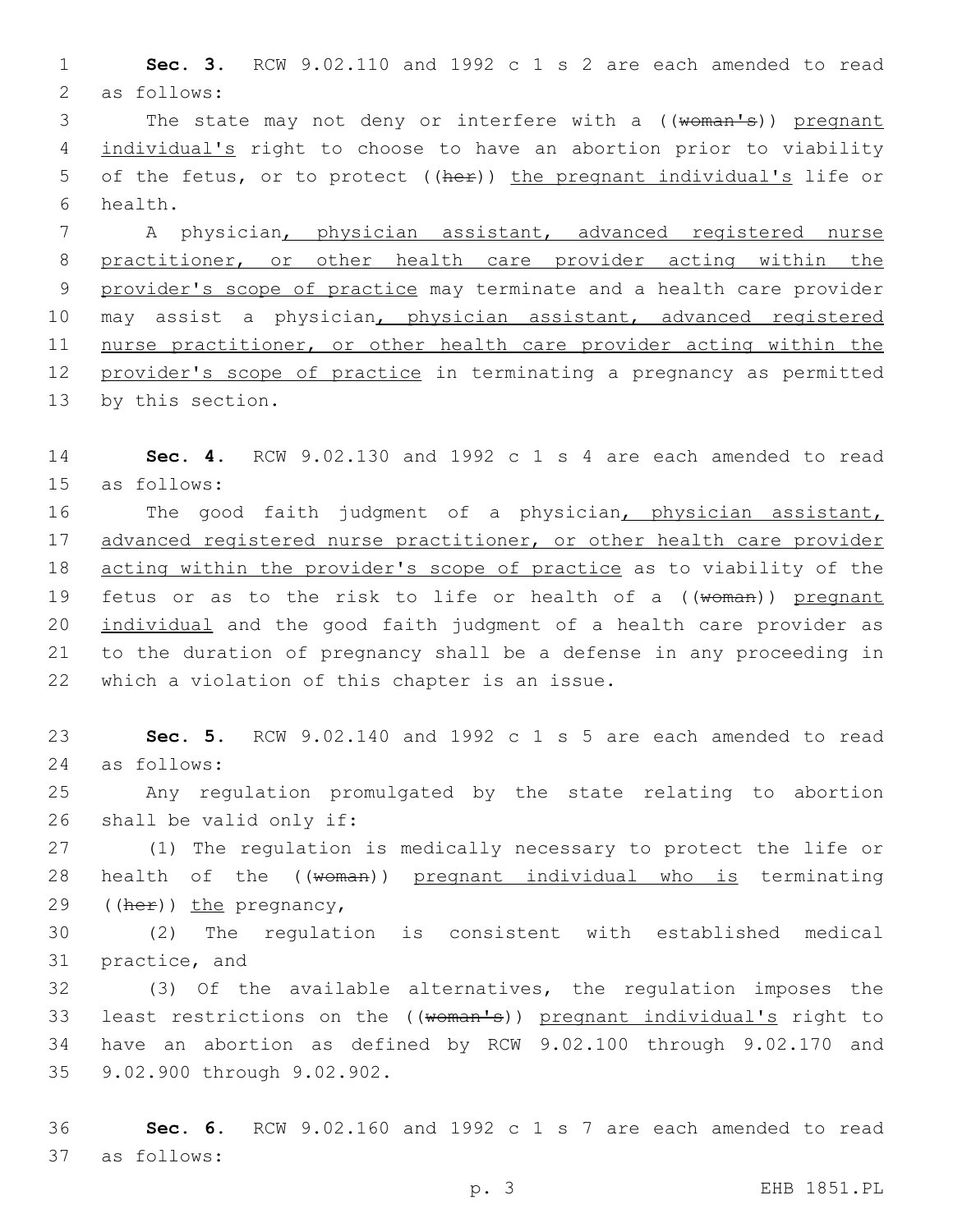1 If the state provides, directly or by contract, maternity care 2 benefits, services, or information ((to women)) through any program 3 administered or funded in whole or in part by the state, the state 4 shall also provide ((women)) pregnant individuals otherwise eligible 5 for any such program with substantially equivalent benefits, 6 services, or information to permit them to voluntarily terminate 7 their pregnancies.

8 **Sec. 7.** RCW 9.02.170 and 1992 c 1 s 8 are each amended to read 9 as follows:

10 For purposes of this chapter:

11 (1) "Viability" means the point in the pregnancy when, in the 12 judgment of the physician, physician assistant, advanced registered 13 nurse practitioner, or other health care provider acting within the 14 provider's scope of practice on the particular facts of the case 15 before such physician, physician assistant, advanced registered nurse 16 practitioner, or other health care provider acting within the 17 provider's scope of practice, there is a reasonable likelihood of the 18 fetus's sustained survival outside the uterus without the application 19 of extraordinary medical measures.

20 (2) "Abortion" means any medical treatment intended to induce the 21 termination of a pregnancy except for the purpose of producing a live 22 birth.

23 (3) "Pregnancy" means the reproductive process beginning with the 24 implantation of an embryo.

25 (4) "Physician" means a physician licensed to practice under 26 chapter 18.57 or 18.71 RCW in the state of Washington.

27 (5) "Physician assistant" means a physician assistant licensed to 28 practice under chapter 18.71A RCW in the state of Washington.

29 (6) "Advanced registered nurse practitioner" means an advanced 30 registered nurse practitioner licensed under chapter 18.79 RCW.

31 (7) "Health care provider" means a ((physician or a)) person 32 ((acting under the general direction of a physician)) regulated under 33 Title 18 RCW to practice health or health-related services or 34 otherwise practicing health care services in this state consistent 35 with state law.

36  $((+6))$   $(8)$  "State" means the state of Washington and counties, 37 cities, towns, municipal corporations, and quasi-municipal 38 corporations in the state of Washington.